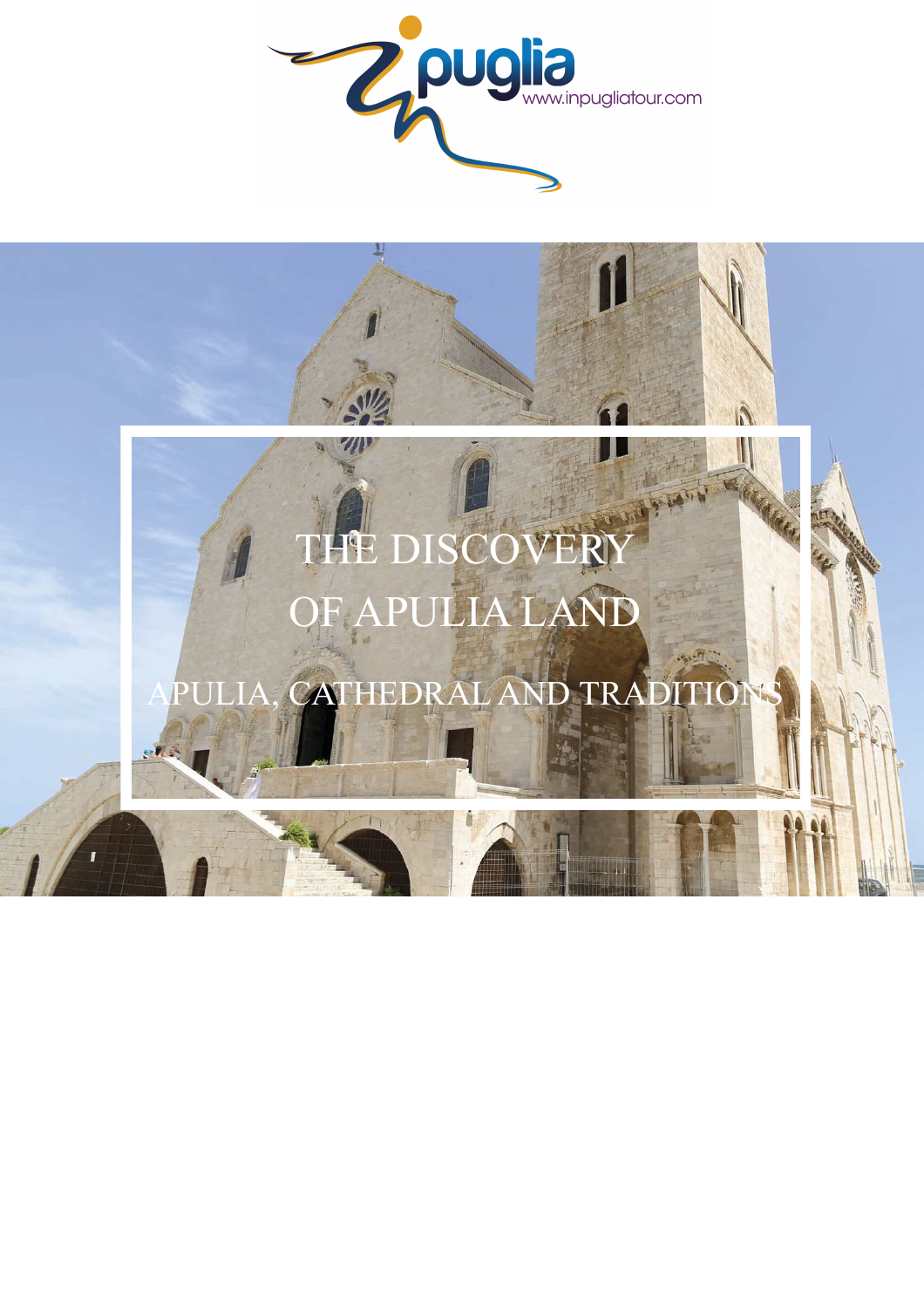**Puglia, treasure chest of stories to discover, among the remains of a story that tells of myths, legendary figures and extraordinary figures lives who loved this land. Puglia magic, restless, wild. Puglia, the land of castles and ancient villages, artists and artisans, musicians and comedians. Puglia to discover, to live, not to be forgotten.** 

**InPugliatour organizes a 5-day tour among the most beautiful cities of Apulia. We will guide you through castles and monuments. We will take you into the exciting discovery stories and traditions, tastes and sounds.** 

### **Day 1 - WELCOME TO PUGLIA!**

**Day 2 – BETWEEN FLAVORS AND TRADI- TIONS** 

**Reception in the afternoon with accommodation and dinner at the hotel and free evening.** 



**Breakfast at the hotel and departure around 9:00 for the White City of Ostuni. Guided tour of the old town, characterized by the white houses that gave the name to the town of Ostuni.** 

**Tour and tasting at an oil mill and museum. Return to 13.00 hours in the hotel and lunch. At 15:00 departure to Alberobello, Capital of the Trulli and UNESCO site. Guided tour of the city. At 18:30 return to the hotel. Dinner at 20:00 and free evening.**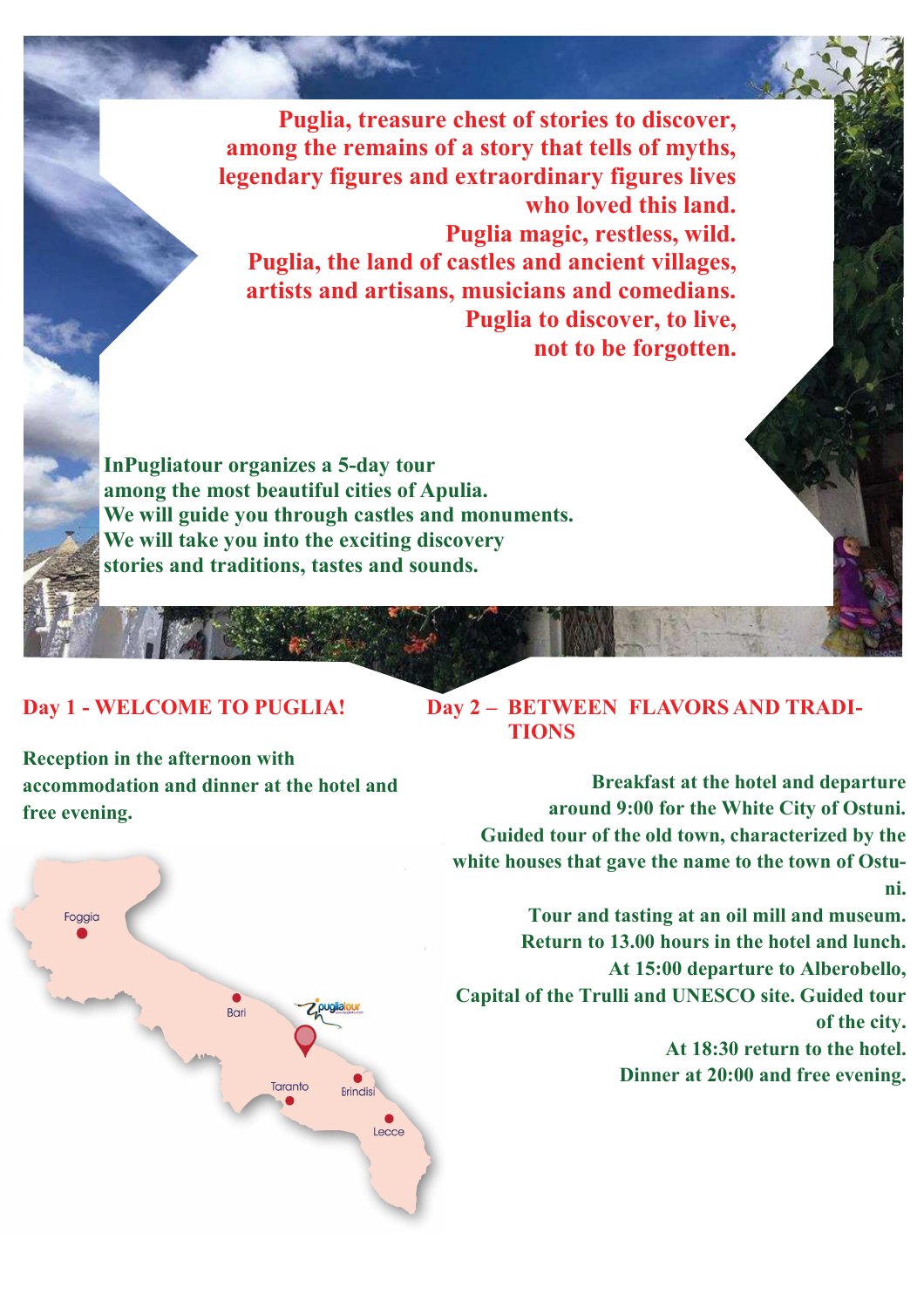

#### **Day 3 - THE IMPERIAL PUGLIA**

**Breakfast at the hotel and departure around 8:00 for Alta Murgia. Guided tour of the city of Trani, the latter famous for its cathedral. Free lunch In the afternoon we move to the site UNESCO of Castel del Monte. Guided tour of this mysterious and charming octagonal castle built by the large and enlightened emperor Federico II. Return to hotel and dinner.** 

#### **Day 4 - SALENTO TO BE DISCOVERED**

**Breakfast at the hotel and departure around 9:00 for the Salento. Guided tour of the city of Lecce, the Apulian Baroque capital, called "Florence of the South". Here the ancient Messapian origins and the remains of Roman domination mingle with** 

**the exuberance of the Baroque, giving back views and scenarios from the evocative beauty.** 

**Visit the most important monuments of the city Free lunch.** 

**In the afternoon we travel to Otranto. Guided city tour. Visit to the Cathedral with the famous mosaic of Pantaleone, the Byzantine Church of St. Peter and the Aragonese Castle. Return to hotel and dinner.** 

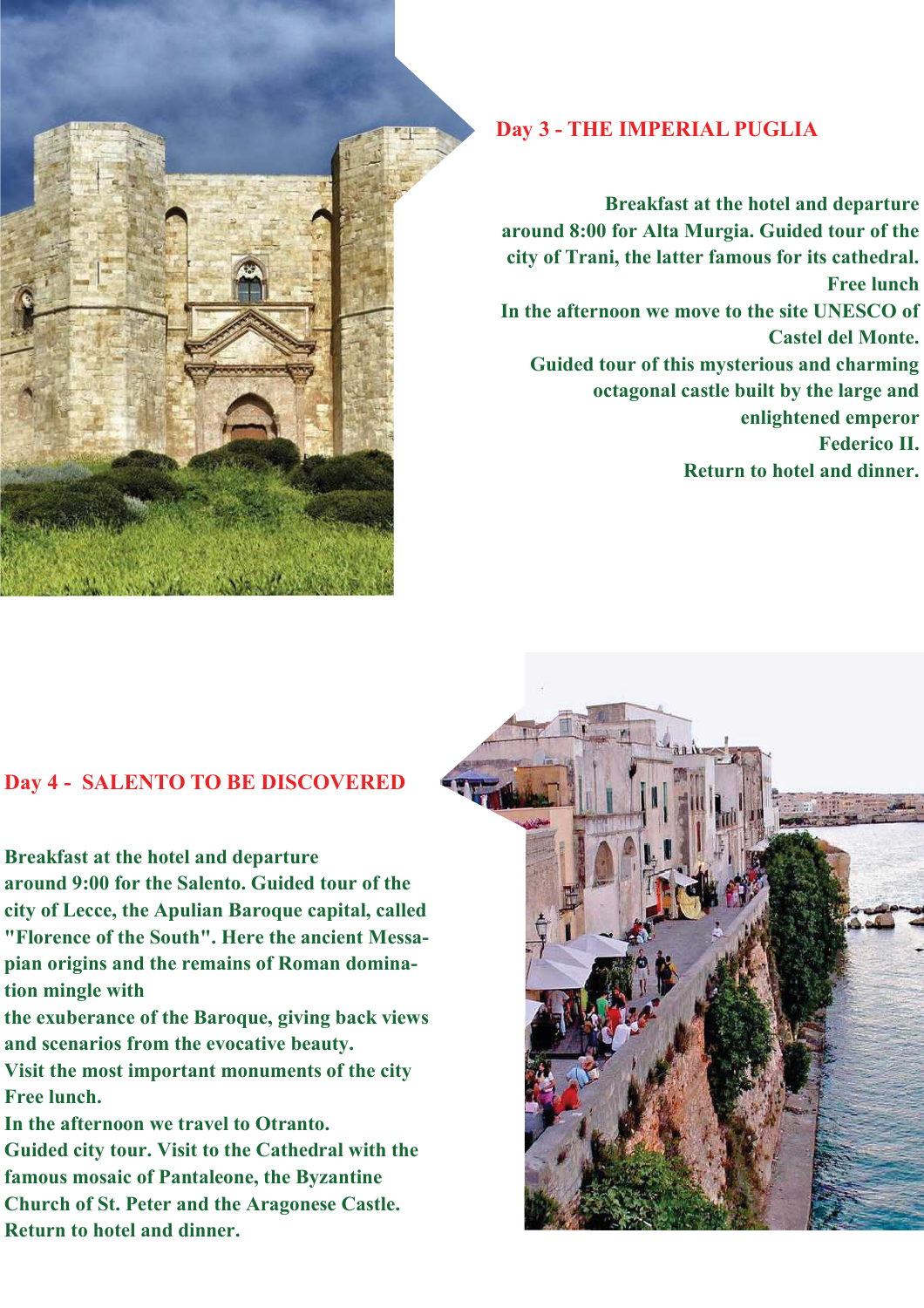#### **Day 5 - CISTERNINO AND VALLE D'ITRIA**

**Breakfast at hotel and visit the old town Cisternino. This country in recent years has received many tourism awards both nationally and internationally.Then visit and tasting at a winery in the Itria Valley lunch at local restaurant. Final farewell and departure in the afternoon**